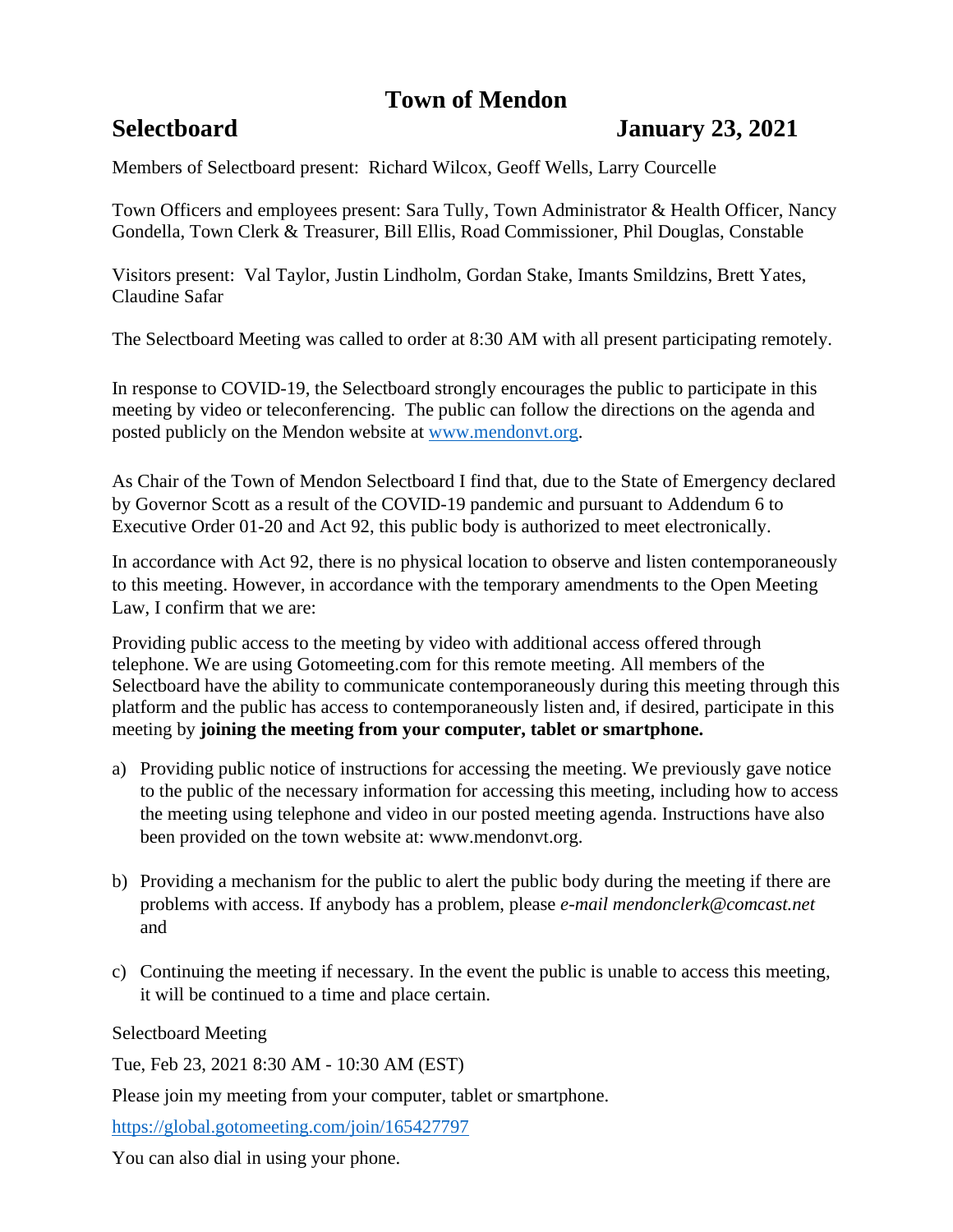United States: +1 (571) 317-3112

Access Code: 165-427-797

New to GoToMeeting? Get the app now and be ready when your first meeting starts: <https://global.gotomeeting.com/install/165427797>

Please note that all votes taken during this meeting that are not unanimous will be done by roll call vote, in accordance with the law.

Let's start the meeting by taking a roll call attendance of all members participating in the meeting.

Roll call: Richard Wilcox, Geoff Wells, Larry Courcelle

Agenda: R. Wilcox moved to approve the agenda with the addition of 2/20/21 payroll and Compensatory Time Off. Motion seconded by L. Courcelle. The Selectboard unanimously approved the motion.

#### Announcement

The Town of Mendon is accepting applications for an Assistant Road Commissioner and a Highway Maintenance/Equipment Operator and Building/Grounds Maintenance. Full time employment with competitive benefit package is available. Information can be found on the town website at [www.mendonvt.org.](http://www.mendonvt.org/)

### Administrative Matters

*Selectmen's Orders* were reviewed. Motion by R. Wilcox to approve payroll in the amount of \$7,890.63 for the period ending February 8, 2021 and \$9,784.25 for the period ending February 20, 2021 and to approve pay orders for February 23, 2021 for \$17,380.57. Motion seconded by G. Wells. The Selectboard unanimously approved the motion.

Minutes of Previous Meeting: R. Wilcox moved to approve the minutes of 2/8/21. Motion seconded by G. Wells. The Selectboard unanimously approved the motion.

#### Business

*Firearm Discharge Ordinance* R. Wilcox reported the draft ordinance has preliminarily been legally reviewed by Claudine Safar, Monaghan Safar Ducham, PLC and minor changes have been suggested. Mr. Smildins and Mr. Stakes spoke in support of the Firearm Discharge Ordinance. J. Lindolm explained his background and training in several shooting site safety courses and his experience of the Fish and Wildlife Board. He brought up several points of discussion to the Selectboard that included setbacks for shooting sites for practice purposes for noise abatement, setbacks for hunting purposes, time prohibitions for target shooting suggesting 9 PM to 8 AM or dusk to dawn whichever is earlier, a warning not to enact laws that entrap a person, add that a shooter must shoot away from the direction of the road and a reminder that all National Forest is open for shooting practice. C. Safar recommended defining trails, clarifying time restrictions, assigning authorization to a Town Official for issuing a violation in addition to law enforcement, include the ability to file injunction relief. A graduated penalty structure was discussed from a warning,  $1<sup>st</sup>$  violation \$200,  $2<sup>nd</sup>$  violation \$400,  $3<sup>rd</sup>$  violation \$600, and all additional violations \$800. The definition of incident and violations was discussed at length to decided a shooting event would not be per shot rather a period of time of one hour would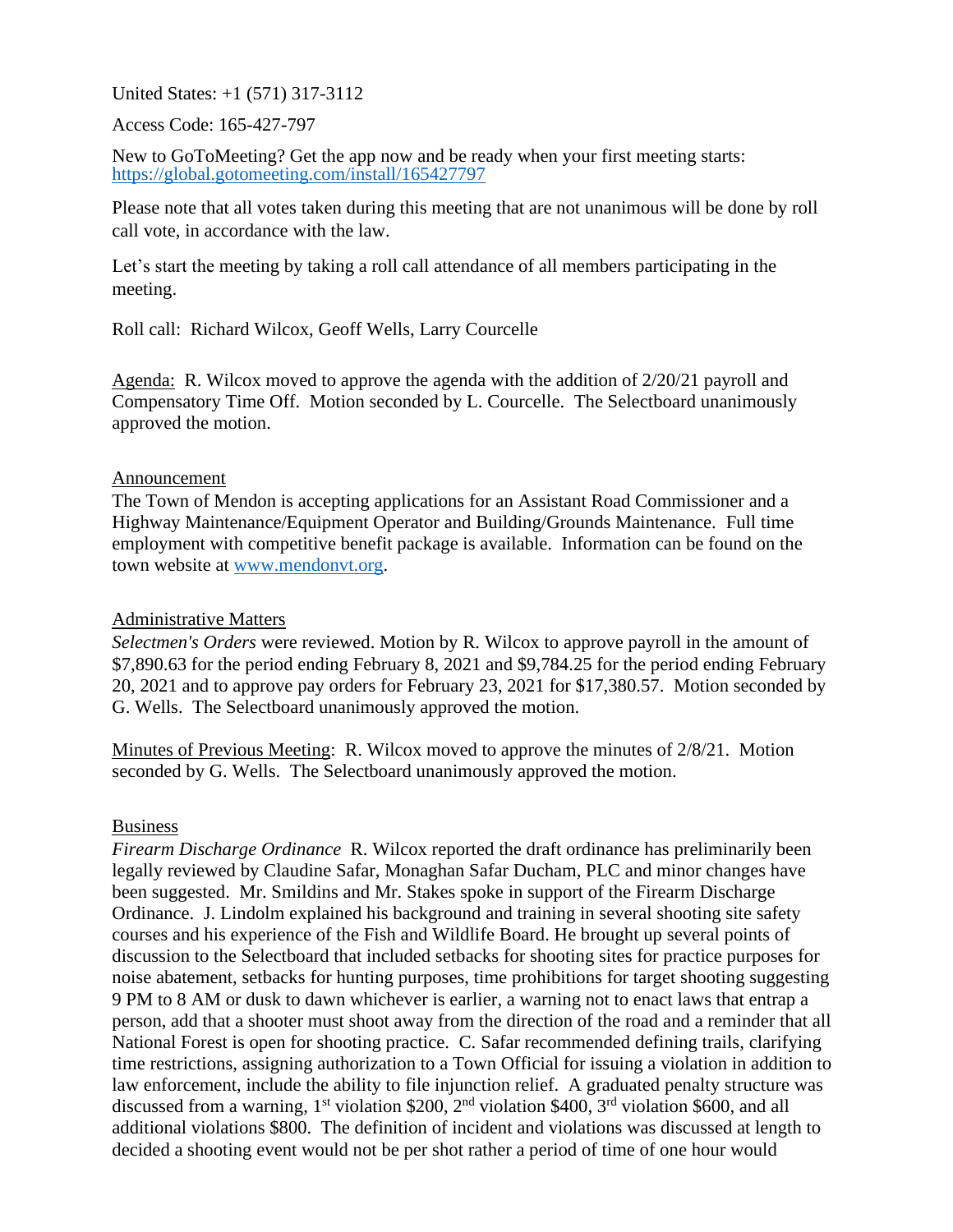constitute an incident and a violation issued per incident. S. Tully discussed previous complaints over the years included not using appropriate backstops for practice shooting. S. Tully provided an overview of the ordinance adoption process which begins with adoption of the ordinance at a warned Selectboard Meeting. The ordinance will be publicly noticed per Vermont law. The ordinance will go into effect in 60 days unless a petition is filed signed by 5% of the voters within 44 days of its adoption. R. Wilcox discussed it is the goal of the Selectboard to update the current draft by the end of the week and publish the proposed ordinance on the towns website. The Selectboard will move forward with warning its adoption. The Selectboard authorized L. Courcelle and P. Douglas to incorporate these changes with C. Safar for final legal review.

*Town Meeting 2021 & Voting -Presentation for Informational Meeting 3/1/21* N. Gondella reported that the Town meeting Practice Session does not need to be warned as a Selectboard Meeting according to VLCT. The Selectboard decided to remove the agenda from the website. The practice session will take place on Thursday 2/25/21 with the Moderator, Selectboard, Town Clerk, Assistant Clerk and Town Administrator. N. Gondella reported that no member of the public attended the technical assistance session that occurred on February 18<sup>th</sup> to assist anyone to access the remote meeting. N. Gondella reported 160 ballots have been mailed upon voter request. She expects to have approximately 300 voters total.

*COVID-19 Response & Town Government Operations* -S. Tully provided an update on the Highway Continuity of Operations Plan. The US Department of Labor issued stronger workplace guidance on coronavirus: New OSHA guidance seeks to mitigate, prevent viral spread in the workplace. S. Tully reported the wellness survey update has been implemented based on the VT Critical Infrastructure Worker Inclusion Guidance.

*Community Visit – Mendon on the Move* There is a Steering Committee meeting on Wednesday evening to determine talking points for discussion at the Community Visit as well as a discussion for outreach strategies. A date for the Community Visit will be determined.

*Otter Creek Communications District* L. Courcelle reported the Rutland Regional Planning Commission reached out to Mendon encouraging participating in the Otter Creek Communication District to expand broadband in underserved areas. Last September the Selectboard tabled participating at that time. Amanda O'Connor, RRPC Regional Planner is willing to attend a meeting to discuss the program with the Selectboard. The Board agreed and will schedule Ms. O'Connor to attend an upcoming meeting. The RRPC encourages the town appoint representation to serve on a committee for the Otter Creek Communications District.

*Compensatory Time Off* R. Wilcox made recommendations to the Selectboard to eliminate the accumulated Compensatory Time Off that continues to be a liability to the town. The proposal included a payout of comp time that is unused by the end of March, accumulation of comp time going forward to be approved by the Chair of Selectboard, status of comp time will be reviewed monthly, the Selectboard will determine a plan of assigned work duties and assignment modifications. The staff is encouraged to meet and make recommendations to the Selectboard.

*Access Permit* B. Ellis discussed the status of a driveway being upgraded on the Fall Road. The town has received multiple complaints regarding the location of this driveway on a sharp blind corner. The driveway previously existed, but was rarely used by the previous owners. New owners of the property intend to build a camp on the property and use this driveway as its access. B. Ellis has discussed the need for an Access Permit with the contractor. To date the town has not received the permit. S. Tully will follow up with a letter to the new owners informing them